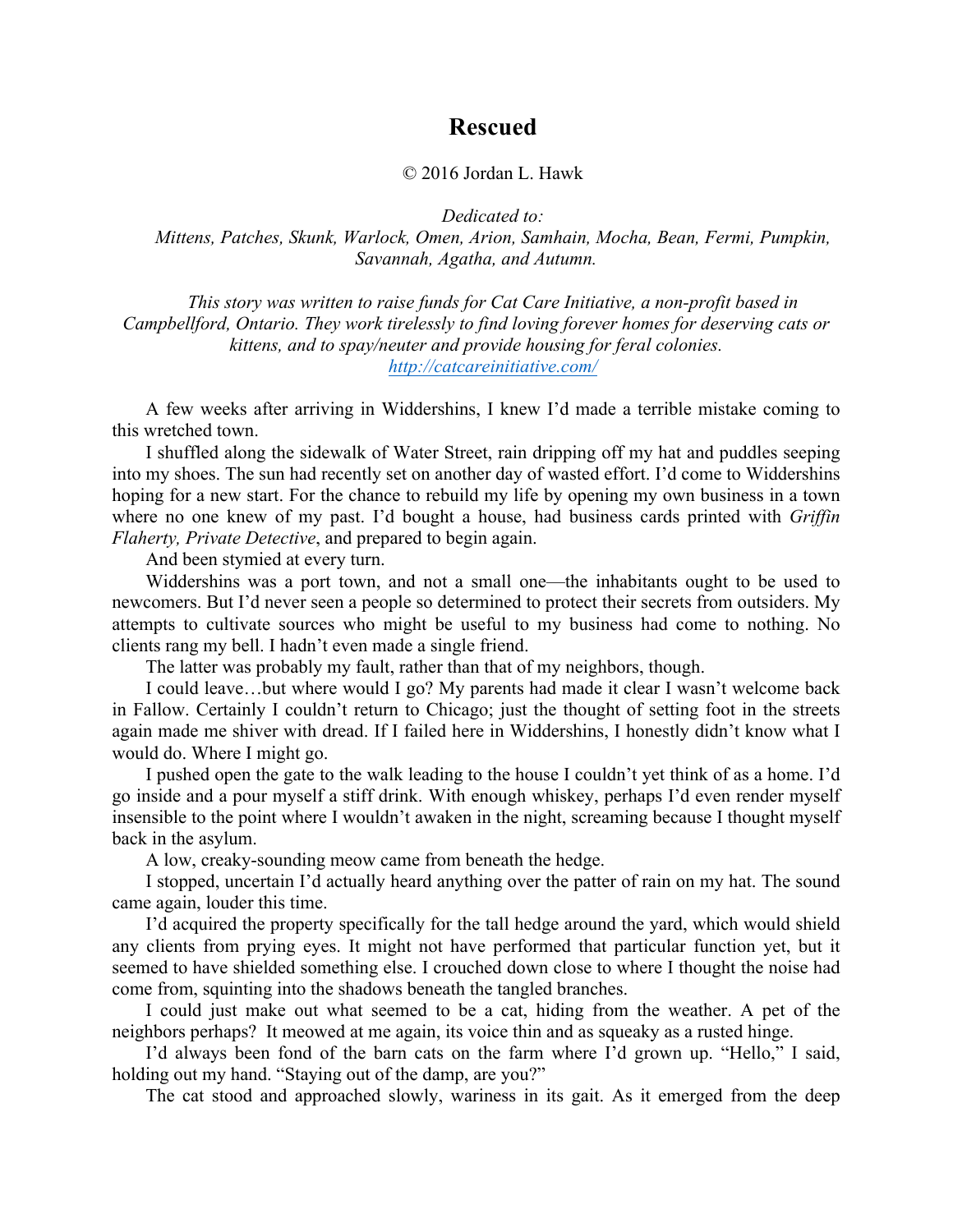shadows, I realized it wasn't as healthy as I'd assumed. Its flanks hugged its ribs, its belly a hollow, and its orange coat was dirty and matted.

"Oh no," I murmured. "What happened to you, poor thing?"

It sniffed my hand, then cautiously rubbed its chin against my fingers. I stroked it carefully, and was rewarded by a purr. "There you go," I said in the most soothing voice I could muster. "It's all right."

I feared trying to pick the cat up would frighten it, so I slowly backed away toward the house. Thankfully, it followed me eagerly despite the rain, and showed no hesitation to come inside when I unlocked and opened the door.

"You used to belong to someone, didn't you?" I asked. Perhaps it was foolish to talk to a cat, but I was sick of having no one to speak with. "Did you get lost?"

I walked to the kitchen, trying to think what I had that a cat might want. The fish I'd hoped to have for my own dinner seemed the best option.

The cat fell upon the fish with enthusiasm. Clearly the poor creature hadn't eaten in some time. I put down a bowl of water beside the plate, then sat on the tiles myself. The cat began to purr as it ate, and when I stroked its back it lifted its tail in response. A tom.

Once the cat had filled his belly with food and water, he crawled into my lap. I stroked him carefully, feeling for any wounds as I did so. There were some old scabs, and burrs and matts tangled his fur, but lack of food seemed his main complaint.

"Did someone throw you away?" I asked, as he butted his head against my hand. A rueful smile touched my lips. "That makes two of us, then." First my parents, and then the Pinkertons, had shown me the door and left me to fend for myself.

He curled in my lap, pausing just a moment to look up into my face. His eyes were a beautiful shade of golden orange. "It's all right," I said. "I'm not going to throw you out. You're safe now."

Within moments, he was deeply asleep. I traced the line of his backbone with my fingers, feeling each vertebra sharp beneath my hand. My belly grumbled, reminding me I hadn't had my own dinner, but I couldn't bring myself to disturb what must be his first deep sleep in who knew how long.

I might not have informants, or clients, or friends. Without the first two, I'd soon not have any money or any house, either.

But it seemed I had a cat.

When I arrived home the next night, I opened the door to find the cat waiting for me just inside. Before I could even take a step into the entry hall, he twined around my ankles, purring and meowing a greeting.

\* \* \*

"Well, hello to you, too," I said, bending over to scratch between his ears. He bumped his head enthusiastically against my hand. "Are you hungry? I stopped at the butcher and bought some proper food for you. And for me as well."

I hung up my coat and turned on the gaslights, listening to the soft *tip-tip-tip* of his paws against the floor. He wound round my ankles again, then rubbed his head on my shoes.

Perhaps it was pathetic, but the house seemed far less…empty…tonight. And there was something to be said for having someone so glad to see me at the end of a long day.

I fed him, then set about making my own dinner. "I need something to call you if you're to be staying with me," I said. "What do you think of Saul? It's the name of a character from a book I read once. He had orange hair, and so do you."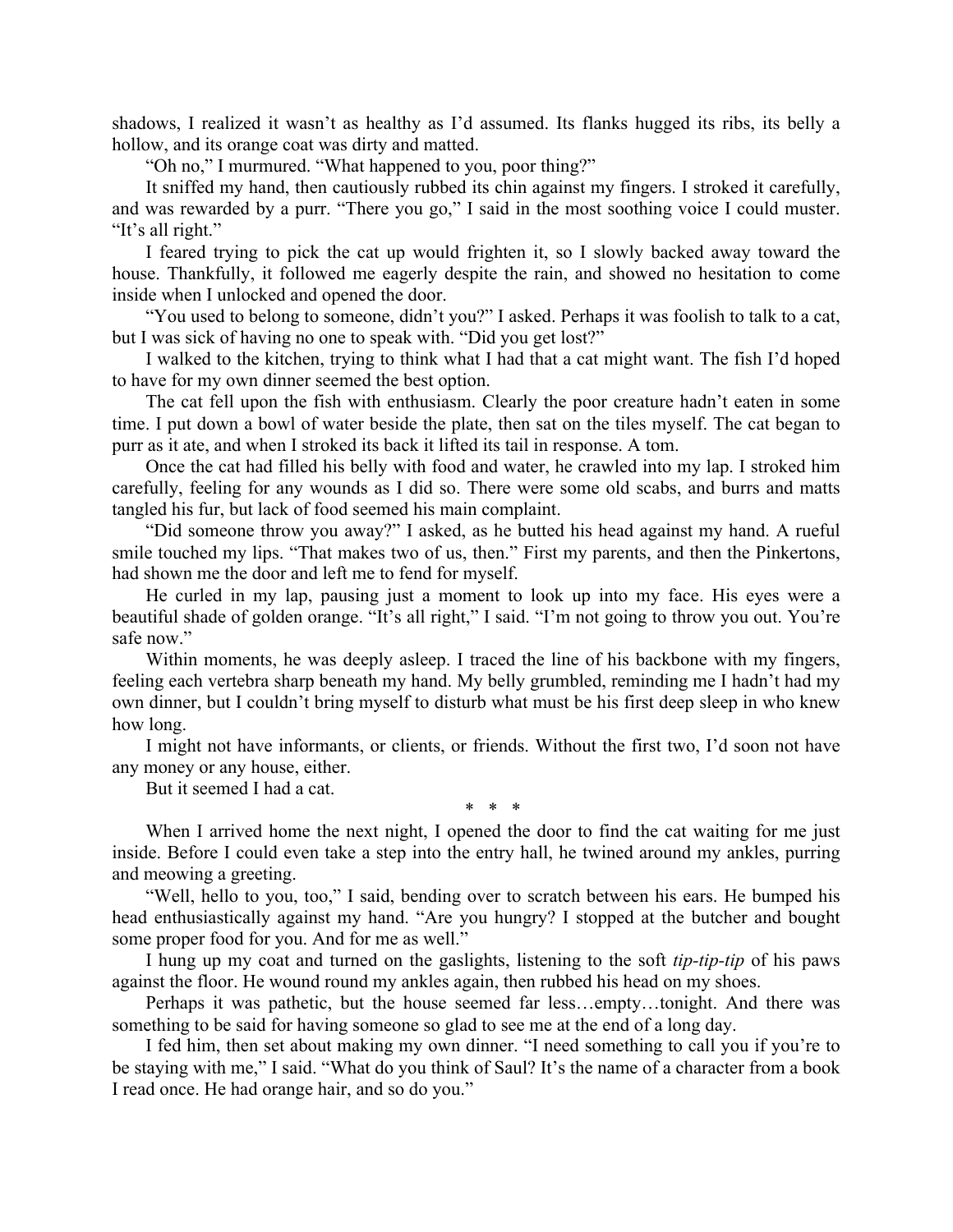Saul continued to devour his food, although he did at least flick an ear in my direction to show he was listening. Soon his stomach bulged beneath his ribs, and we retired to the study, where he curled up on my lap.

I leaned my head back and contemplated the empty mantel above the fireplace. I'd had photos and pictures in my apartment in Chicago, but as for what had happened to them, I didn't know. If anyone had bothered to tell me, I didn't remember.

The only things I could remember from those days were Glenn's screams, and the burning touch of the thing deep in the tunnels beneath that accursed basement.

God, how he'd screamed.

My breath came short, as though some constriction tightened around my chest. The acidic scent that had saturated the room where Glenn died seemed to clog my nostrils. If I shut my eyes, I'd be there again, screaming along with Glenn in the dark.

"It wasn't real," I said aloud, but my voice sounded like it belonged to someone else. It *couldn't* have been real. Monsters only existed in bad fiction and children's stories.

"Mrrp?" Saul inquired sleepily.

I focused on the feel of his fur beneath my fingers. I forced myself to see his vibrant orange, not the gray shadows which haunted my mind. His purr vibrated against my legs, and his raspy tongue absently licked the back of my hand as I stroked him.

He was real. This moment was real. I wasn't in a basement, or the asylum.

There were no such things as monsters.

Eventually my breathing eased, along with the sense that the memories of the basement lurked ready to swallow me.

"I'm broken, Saul," I said, though I felt a fool, confessing to a cat who couldn't understand the words I spoke. He wouldn't even know his name yet. "I love women, but I love men more, so I can't go home again. Ma and Pa think the asylum cured me of it, but it didn't." I swallowed. "I went mad, you see. I thought I saw something impossible…but they tell me I'm wrong. They say a monster didn't kill Glenn, that it didn't leave the scar on my leg. They say ordinary men attacked us; that they threw acid at me and dissolved Glenn's body in it. That the sight unhinged me, and I can't be trusted to know my own memories."

I sighed. "And they're right, of course. Otherwise I wouldn't feel like I could close my eyes and be back there. Or wake in the night, certain I'm in the asylum. My mind isn't right, and I don't know that it ever will be again. No one will want to be friends with me, once they find out. I can't ever risk having a lover spend the night, in case I have a fit."

Saul tipped his head back and looked at me. I scratched under his chin. "But you don't care, do you? Will you love me even though I'm mad? Even though I'm broken?"

I took his rumbling purr as all the answer I needed.

\* \* \*

My house, which had seemed so empty, began to feel more lived in, due in large part to my fluffy roommate. He slept for most of the first week, but never failed to meet me at the door each night when I arrived home. His enthusiastic greeting always buoyed my spirits no matter how the rest of the day had gone.

When my first client hired me, I pored over the details of the case with Saul in my lap. A few days later, another client came, and then another.

Saul recovered enough to make excursions into the yard. Still, he always greeted me at the gate, or waited on the porch. I found that I liked not only having his company, but also feeding and otherwise taking care of him. Having to structure my time around his needs, having him rely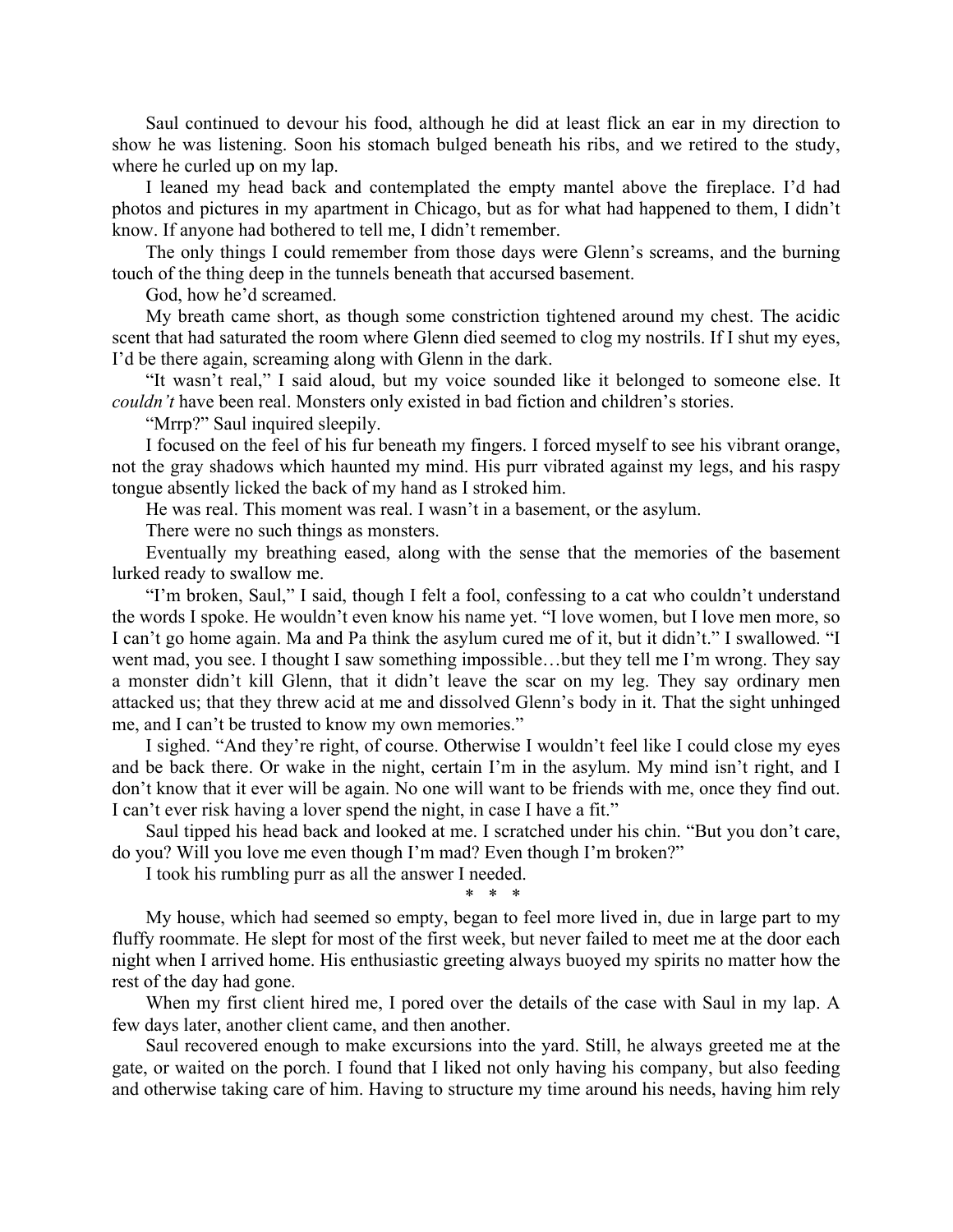on me, meant I couldn't just give up and lie in bed all day, even on the days I wanted to.

And in return, he loved me even when no one else did. Even when I was sure no one else ever would.

October came and went. A steady diet of the proper meats from the butcher, supplemented by the rodents he began to catch, soon had Saul looking nothing like the pathetic creature that had slept in my lap that first night. His marmalade coat grew long and full, and wonderfully silky.

His behavior also became far more boisterous, particularly when it came to running up and down the stairs, as though determined to trip me. "I should have named you the Marmalade Menace," I complained one evening when he'd nearly sent me sprawling. "You do realize, if I break my neck on the stairs, there won't be anyone to feed you?"

He ignored me in favor of stopping to wash his foot. I dropped my files in a stack beside my favorite chair and settled in front of the fire. November was hastening to its end, and the nights had grown cold.

"I have a new case," I told Saul. I'd become accustomed to telling him of my work, in part because putting the details of a case into words forced me to order my thinking, and sometimes led to new insights. And in part because it made the evening feel more sociable, as foolish as that sounded.

Finding a human friend felt like an insurmountable task most days, though. I'd considered visiting the bathhouse near the waterfront, for the physical release if nothing else. But after the asylum, the thought of strangers touching me sent ice through my veins. As for pretending I was whole and normal for a friend…I already did that all day, for my clients and informants. I didn't know if I had the ability to put on such a front socially as well.

Saul sprang into my lap and butted his head against my chin. It brought a smile to my face. "I've always got you, though, don't I?" I asked. He repeated the action, and I kissed him between the ears. "Yes, yes. I love you, too, silly thing. Now lay down so I can read."

He did, though he took his own time about it. "As I was saying," I went on, "I have a new case. A murder, in fact. The police think it was a robbery gone wrong, but his father disagrees and has hired me to find the truth."

I picked up a book from amidst the papers my client had given me this afternoon. "The dead man mailed his father a strange tome written in cypher." The slender volume was bound in a peculiar, fine-grained leather. I opened it, staring again at the symbols and nonsensical words. Something about the book disturbed me, though I couldn't put my finger on what, exactly. Saul sniffed it curiously, then went back to grooming himself.

"There's some sort of expert at the Ladysmith Museum, who apparently might be able to help crack the code." I put away the book and picked up his file, which I hadn't yet had time to examine. "Percival Endicott Whyborne," I read, then shook my head with a laugh. "Dear lord, he sounds insufferable already."

\* \* \*

"That's the last of it," Whyborne said, mopping his brow with a handkerchief. My spare room, which I'd used for storage, now stood empty. Well, empty except for Saul, who sprawled on the newly bare floor like a fluffy orange rug.

"Excellent." I wound my arms around his waist, and he leaned back against me. Since he was a good deal taller, it meant my cheek pressed against his shoulder. "We'll move your things in tomorrow. Do you want to go back to your apartment tonight, or would you prefer to spend the night here?"